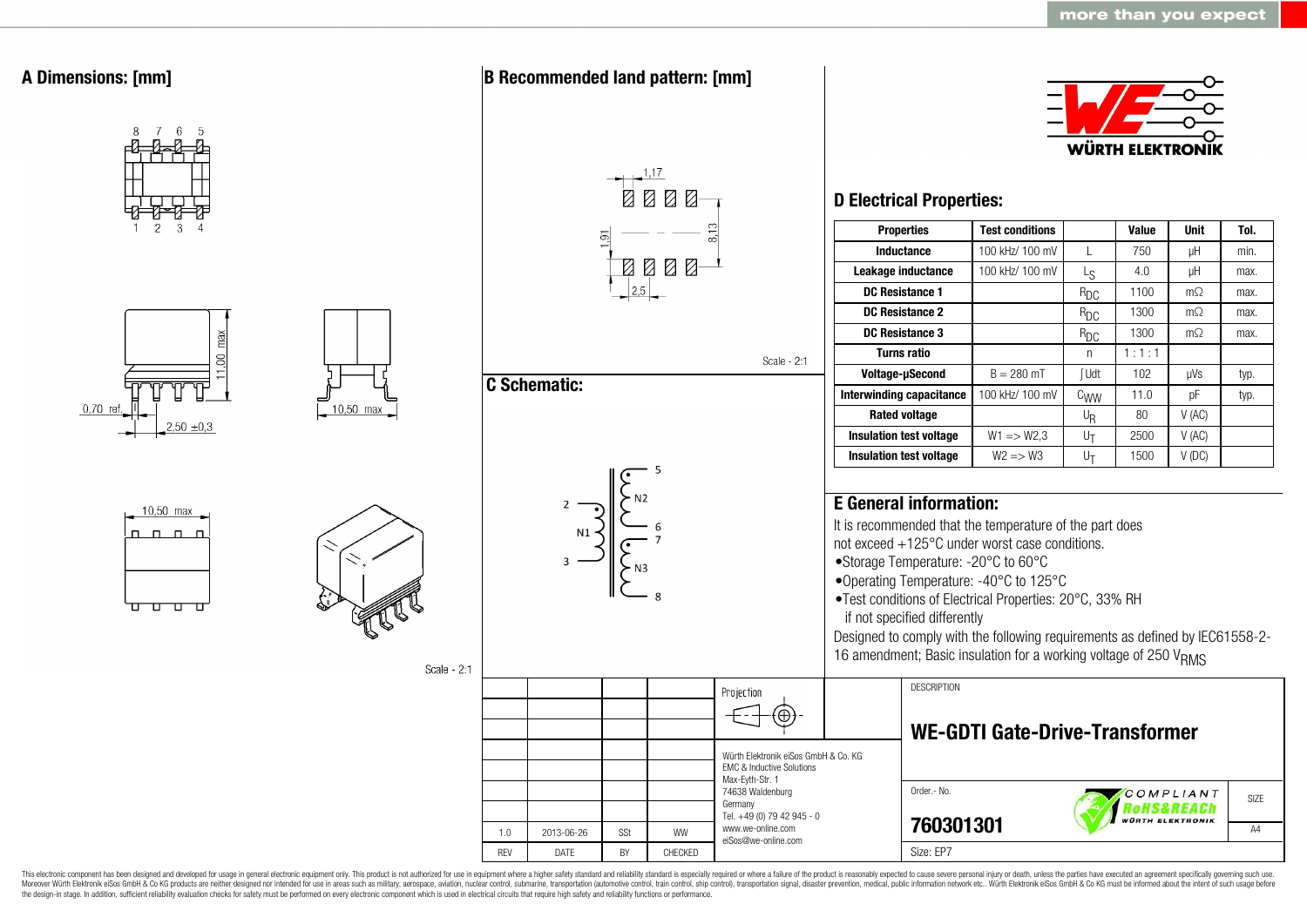# **H Soldering Specifications:**

25





Time 25°C to Peak

Time  $\implies$ 

# **H1: Classification Reflow Profile for SMT components: H2: Classification Reflow Profiles**

| <b>Profile Feature</b>                                                                                                                        | <b>Pb-Free Assembly</b>                             |  |  |
|-----------------------------------------------------------------------------------------------------------------------------------------------|-----------------------------------------------------|--|--|
| Preheat<br>- Temperature Min (T <sub>smin</sub> )<br>- Temperature Max (T <sub>Smax</sub> )<br>- Time $(t_s)$ from $(T_{smin}$ to $T_{smax})$ | $150^{\circ}$ C<br>$200\degree C$<br>60-120 seconds |  |  |
| Ramp-up rate $(T_1$ to $T_P$ )                                                                                                                | 3°C/ second max.                                    |  |  |
| Liquidous temperature $(T1)$<br>Time $(tl)$ maintained above T <sub>I</sub>                                                                   | $217^{\circ}$ C<br>60-150 seconds                   |  |  |
| Peak package body temperature $(Tp)$                                                                                                          | See Table H <sub>3</sub>                            |  |  |
| Time within 5°C of actual peak temperature $(t_n)$                                                                                            | 20-30 seconds                                       |  |  |
| Ramp-down rate $(T_P$ to $T_I$ )                                                                                                              | $6^{\circ}$ C/ second max.                          |  |  |
| Time 25°C to peak temperature                                                                                                                 | 8 minutes max.                                      |  |  |

refer to IPC/JEDEC J-STD-020D

# **H3: Package Classification Reflow Temperature**

|                         | <b>Package Thickness</b> | Volume mm <sup>3</sup><br>$350$ | Volume mm <sup>3</sup><br>350 - 2000 | Volume mm <sup>3</sup><br>>2000 |
|-------------------------|--------------------------|---------------------------------|--------------------------------------|---------------------------------|
| <b>PB-Free Assembly</b> | $< 1.6$ mm               | $260^{\circ}$ C                 | $260^{\circ}$ C                      | $260^{\circ}$ C                 |
| <b>PB-Free Assembly</b> | 1.6 - 2.5 mm             | $260^{\circ}$ C                 | $250^{\circ}$ C                      | $245^{\circ}$ C                 |
| <b>PB-Free Assembly</b> | $\geq$ 2.5 mm            | $250^{\circ}$ C                 | $245^{\circ}$ C                      | $245^{\circ}$ C                 |

refer to IPC/JEDEC J-STD-020D

|            |             |     |           | Projection<br>$\Theta$ )                                                                        |  | <b>DESCRIPTION</b> | WE-GDTI Gate-Drive-Transformer            |                  |
|------------|-------------|-----|-----------|-------------------------------------------------------------------------------------------------|--|--------------------|-------------------------------------------|------------------|
|            |             |     |           | Würth Elektronik eiSos GmbH & Co. KG<br><b>EMC &amp; Inductive Solutions</b><br>Max-Eyth-Str. 1 |  |                    |                                           |                  |
|            |             |     |           | 74638 Waldenburg<br>Germany                                                                     |  | Order .- No.       | COMPLIANT<br><i><b>loHS&amp;REACh</b></i> | SI <sub>7F</sub> |
| 1.0        | 2013-06-26  | SSt | <b>WW</b> | Tel. +49 (0) 79 42 945 - 0<br>www.we-online.com<br>eiSos@we-online.com                          |  | 760301301          | <b>WÜRTH ELEKTRONIK</b>                   | A4               |
| <b>REV</b> | <b>DATE</b> | BY  | CHECKED   |                                                                                                 |  | Size: EP7          |                                           |                  |

This electronic component has been designed and developed for usage in general electronic equipment only. This product is not authorized for use in equipment where a higher safety standard and reliability standard and reli Moreover Würth Elektronik eiSos GmbH & Co KG products are neither designed nor intended for use in areas such as military, aerospace, aviation, nuclear control, submarine, transportation (automotive control), stain control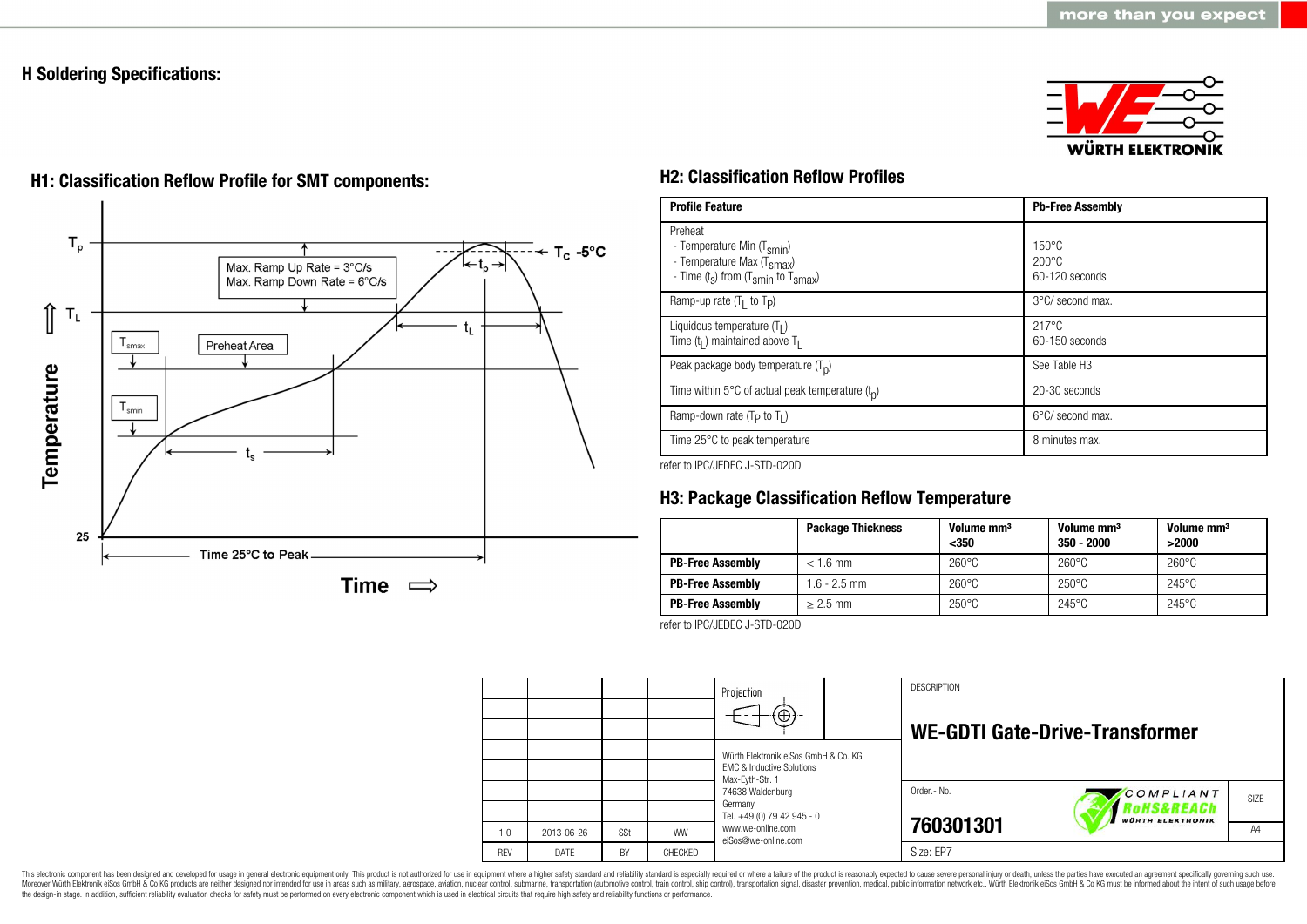# **I Cautions and Warnings:**

# **The following conditions apply to all goods within the product series of WE-GDTI of Würth Elektronik eiSos GmbH & Co. KG:**

# **General:**

All recommendations according to the general technical specifications of the data sheet have to be complied with.

The usage and operation of the product within ambient conditions, which probably alloy or harm the wire isolation, has to be avoided.

If the product is potted in customer applications, the potting material might shrink during and after hardening. The product is exposed to the pressure of the potting material with the effect that the core, wire and termination is possibly damaged by this pressure and so the electrical as well as the mechanical characteristics are endangered to be affected. After the potting material is cured, the core, wire and termination of the product have to be checked if any reduced electrical or mechanical functions or destructions have occurred.

The responsibility for the applicability of customer specific products and use in a particular customer design is always within the authority of the customer. All technical specifications for standard products do also apply to customer specific products.

Cleaning agents that are used to clean the customer application might damage or change the characteristics of the component, body, pins or termination.

Direct mechanical impact to the product shall be prevented as the ferrite material of the core could flake or in the worst case it could break.

## **Product specific:**

Follow all instructions mentioned in the data sheet, especially:

- •The soldering profile has to be complied with according to the technical reflow soldering specification, otherwise this will void the warranty.
- •Wave soldering is not applicable. Reflow soldering is recommended.
- •All products shall be used before the end of the period of 12 months based on the product date code, if not a 100% solderability can´t be guaranteed.
- •Violation of the technical product specifications such as exceeding the nominal rated current will void the warranty.



|            |             |     |           | Projection<br>$\circledast$                                                                     | <b>DESCRIPTION</b> | <b>WE-GDTI Gate-Drive-Transformer</b> |      |
|------------|-------------|-----|-----------|-------------------------------------------------------------------------------------------------|--------------------|---------------------------------------|------|
|            |             |     |           | Würth Elektronik eiSos GmbH & Co. KG<br><b>EMC &amp; Inductive Solutions</b><br>Max-Eyth-Str. 1 |                    |                                       |      |
|            |             |     |           | 74638 Waldenburg<br>Germany<br>Tel. +49 (0) 79 42 945 - 0                                       | Order.- No.        | COMPLIANT<br>oHS&REACh                | SIZE |
| 1.0        | 2013-06-26  | SSt | <b>WW</b> | www.we-online.com<br>eiSos@we-online.com                                                        | 760301301          | <b>WÜRTH ELEKTRONIK</b>               | A4   |
| <b>REV</b> | <b>DATE</b> | BY  | CHECKED   |                                                                                                 | Size: EP7          |                                       |      |

This electronic component has been designed and developed for usage in general electronic equipment only. This product is not authorized for use in equipment where a higher safety standard and reliability standard is espec Moreover Würth Elektronik eiSos GmbH & Co KG products are neither designed nor intended for use in areas such as military, aerospace, aviation, nuclear control, submarine, transportation (automotive control), tain control) the design-in stage. In addition, sufficient reliability evaluation checks for safety must be performed on every electronic component which is used in electrical circuits that require high safety and reliability functions